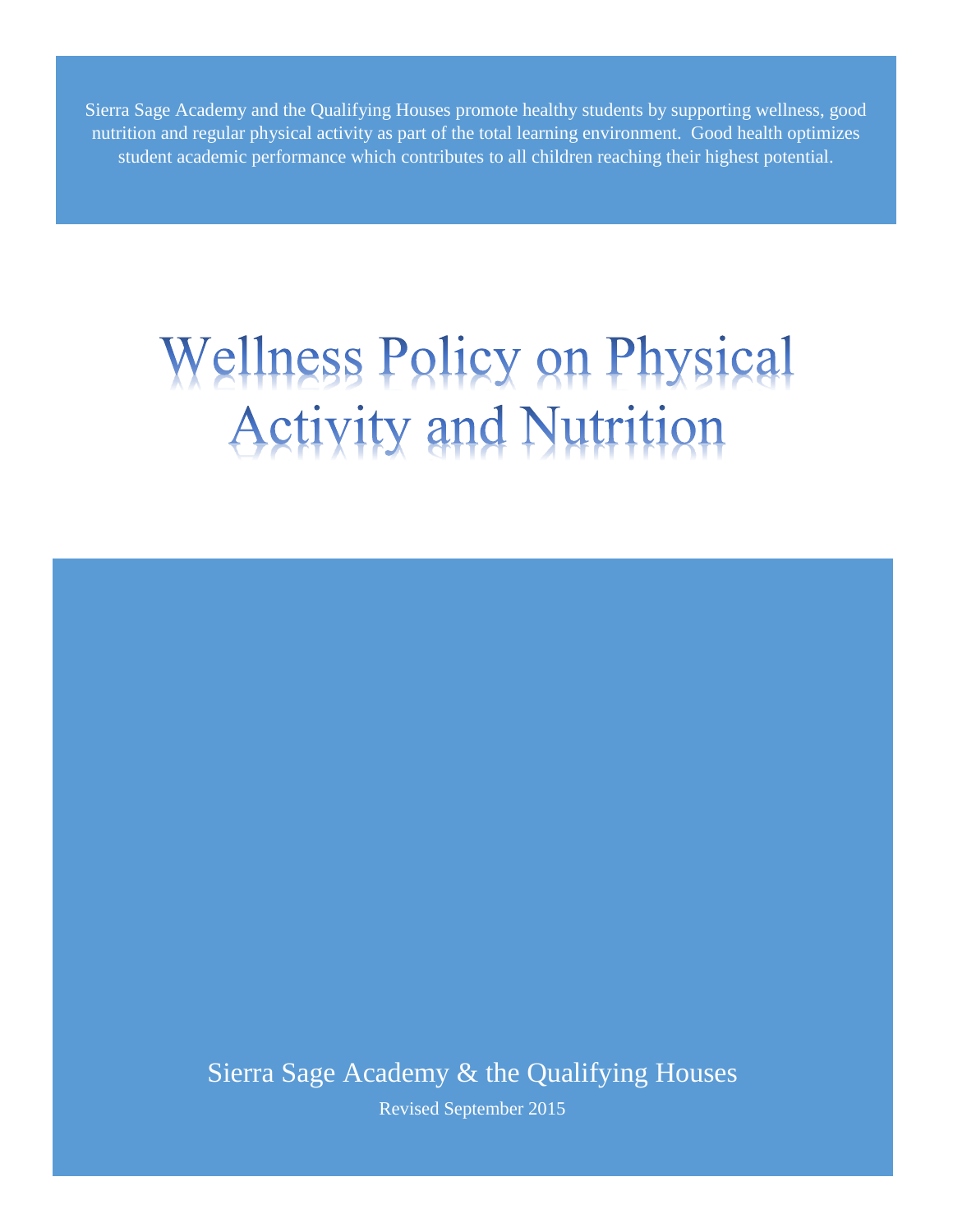# Wellness Policies on Physical Activity and Nutrition

## **Wellness Council**

#### **Policy:**

Sierra Sage Academy and the Qualifying Houses will maintain a Wellness Council to implement, monitor, review and as necessary, revise school nutrition and physical activity policies. In addition to providing a Wellness Council, Sierra Sage Academy and the Qualifying Houses has designated a Wellness Policy Coordinator who is responsible for completing annual wellness policy review and leading the school wellness council.

#### **Expectations and Measures:**

The Wellness Council will meet bi-annually to review the Wellness Plan for compliance, discuss implementation and opportunities for improvement and review any relevant food or physical fitness concerns.

Annually, the Wellness Council will share its plan with the Advisory Board.

At a minimum, the Wellness Council will consist of a Program Principal, Food Service Manager, Business Manager and representative from the Advisory Board. Additional interested staff are encouraged to participate without regard for position.

### **School Meals**

#### **Policy:**

The program will meet, at a minimum, USDA nutrition requirements established by state and federal guidelines.

Students will be given 30 minutes to consume meals.

Meals will be flavorful, appealing and attractive in order to maximize participation.

Meals will be served in a clean and pleasant setting.

The programs value a healthy breakfast for all students. Students of the programs are categorically eligible to participate in free breakfast as part of the School Breakfast Program.

The programs value a healthy lunch for all students. Students of the programs are categorically eligible to participate in free lunch as part of the National School Lunch Program.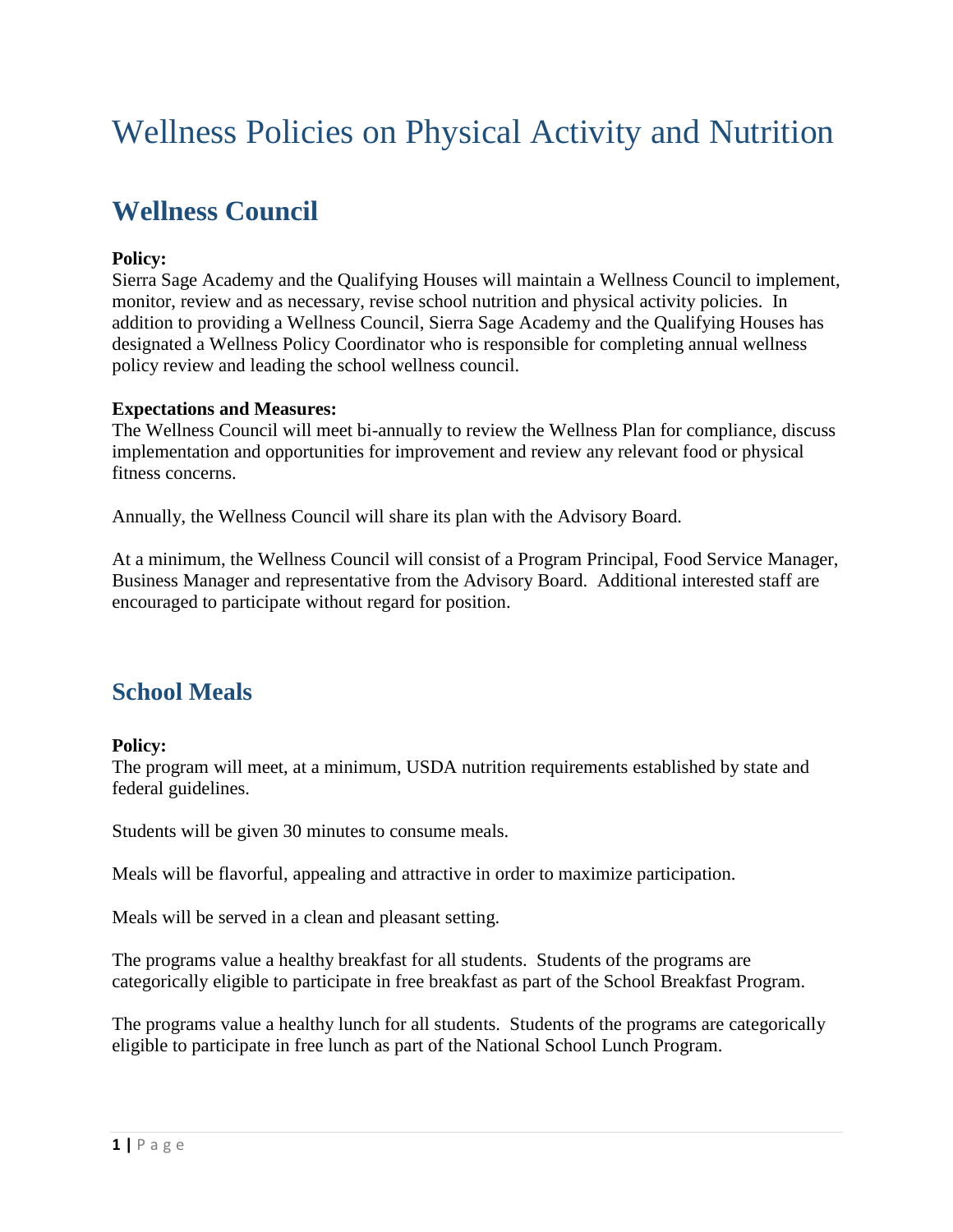Snacks served during the school day or in after-school enrichment programs will make a positive contribution to children's diets and health. The programs will assess when to offer snacks based on timing of school meals, children's nutritional needs, children's ages and other considerations.

The programs will participate in the After School Snack Program.

The program is sensitive to concerns of any social stigma attached to, and prevent the overt identification of students who are eligible for free and reduced-priced school meals. Overt identification is not an issue at the programs as all snacks and meals are provided at no charge.

The programs do no permit students to share food or beverages with one another.

#### **Goal:**

Increase meal participation rates by offering quality, accessible and appealing meals.

#### **Expectations and measures:**

- Provide students with an opportunity for input on school menu items.
- Feature menus with choices that are flavorful and attractively presented.
- Provide food safety training to all nutrition staff.
- Over 90% of selected means to meet standards for reimbursement.

## **Foods and Beverages Sold Individually**

#### **Policy:**

In order to reduce less nutritious food options, food is not sold to students.

The programs do not provide vending machines, fundraisers, school stores, etc. in which students can purchase food.

The programs do not use reimbursable foods or beverages as rewards for good behavior and will not withhold food or beverages (including food served through school meals) as a punishment.

The programs do not have class parties that involve food.

Students will have access to free drinking water throughout the campus, provided by water fountains and/or a dispenser in the cafeteria.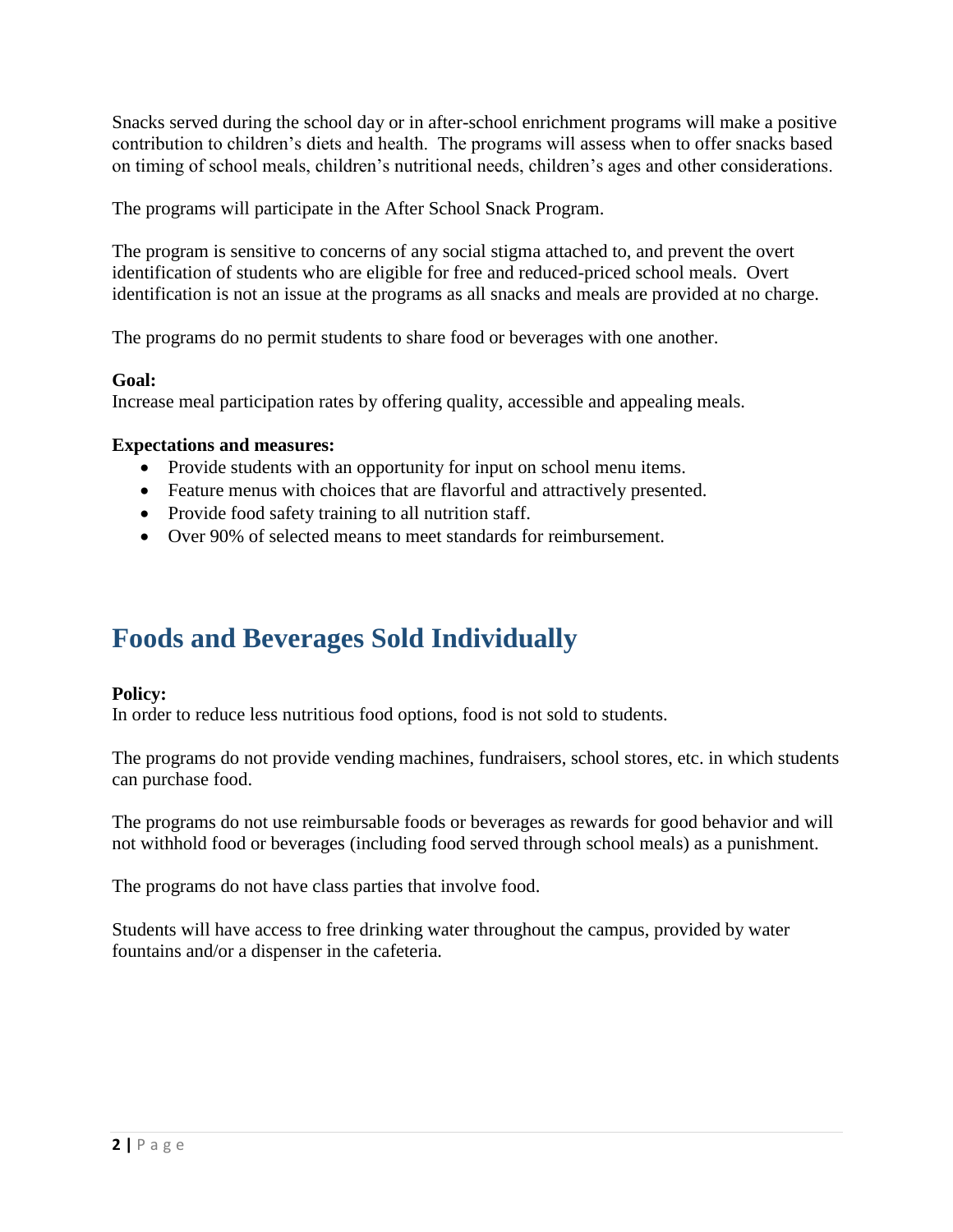## **Physical Fitness Opportunities**

#### **Policy:**

All students will receive daily physical fitness opportunities. Activities include 18/20 Workout, 3-Mile Run and Cardiovascular Circuit.

The programs offer extracurricular physical activity programs, including intramural sports and organized athletic competitions.

No staff will use physical activity (*e.g. running laps, pushups*) or withhold opportunities for physical activity (*e.g. recess, physical education*) as punishment.

**Goals:**

- At least 225 minutes of physical activity per week for the entire school year.
- 80% student participation in at least one extracurricular physical activity.

## **School Wellness Activity**

#### **Goal:**

To provide school-based activities that are designed to promote student and staff wellness.

## **Qualifications of School Food Service Staff**

#### **Policy:**

Opportunities will be provided for food service professionals to participate in professional development, according to their level of responsibility.

#### **Goal:**

Qualified nutrition professionals will administer the school meal programs.

## **Nutrition Education and Promotion**

#### **Policy:**

Sierra Sage Academy and the Qualifying Houses aim to guide, encourage and support healthy eating by students. The programs promote: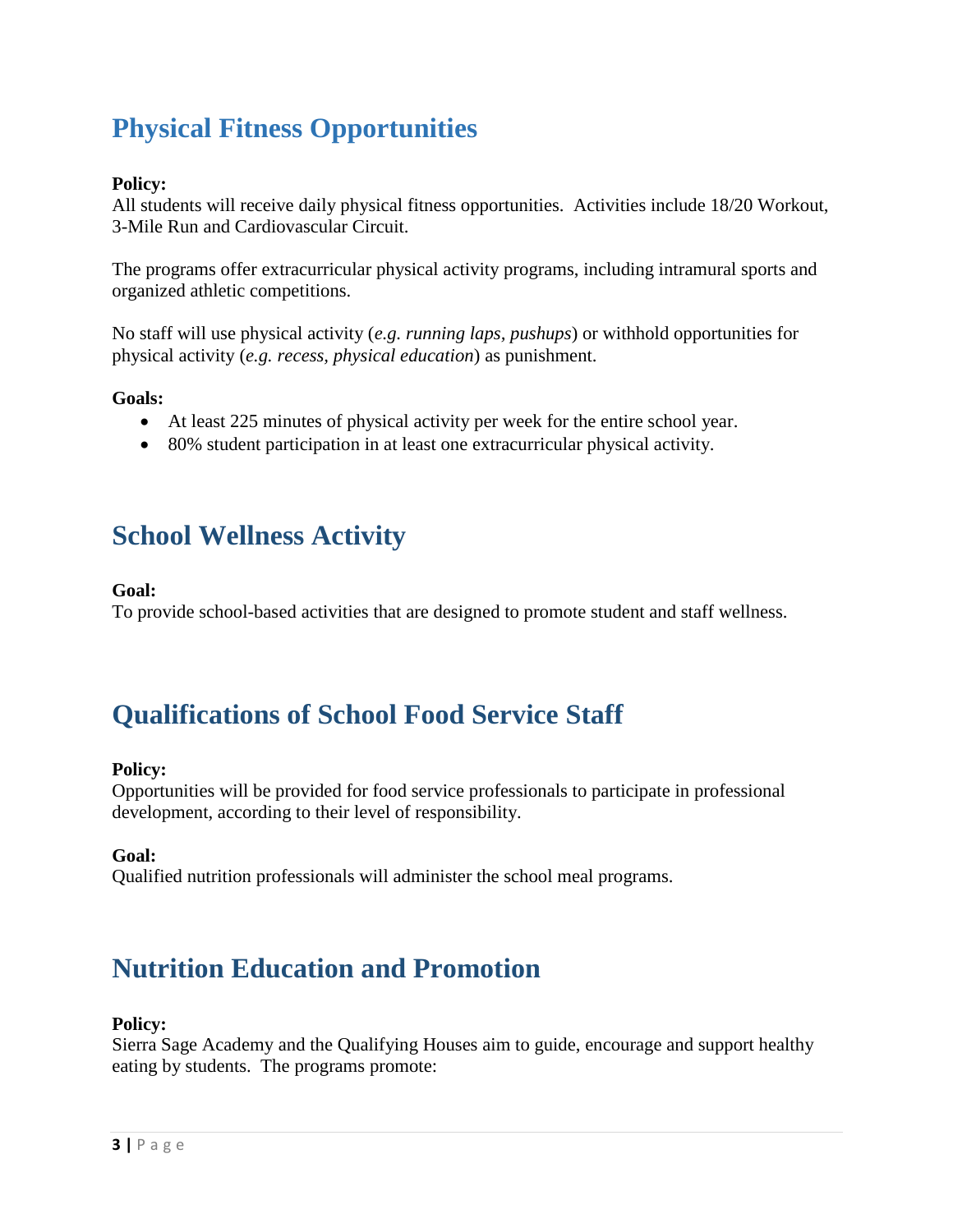- Enjoyable, developmentally-appropriate, culturally-relevant, participatory activities, such as contests, promotions and culinary opportunities.
- Fruits, vegetables, whole-grain products, low-fat and fat-free dairy products, healthy food preparation methods, and health-enhancing nutrition practices;

#### **Goal:**

Nutrition education is integrated into other subject areas besides health education.

#### **Expectations and measures:**

Nutritional education to be provided as part of culinary instruction, through posters in cafeteria and in core subject areas as it relates to subject matter at hand.

## **Communication with Parents**

#### **Policy:**

The programs support parents' efforts to provide a healthy diet and daily physical activity for their student to the extent which is reasonable and feasible on the residential campus and in consideration of parental lack of custody or no contact orders.

Menu and nutrition information will be available to parents by request, to be provided with respect to loss of parental rights or no contact orders.

The programs will also make available information about physical education and other schoolbased physical activity opportunities before, during and after the school day upon parental request, to be provided with respect to loss of parental rights and no contact orders.

## **Staff Wellness**

#### **Policy:**

The programs value the health and well-being of every staff member and supports personal efforts by staff to maintain a healthy lifestyle, including participation in physical fitness activities and healthy eating.

Staff are invited to participate on the Wellness Council that will identify and promote additional opportunities for staff health and wellness, including ways to encourage healthy eating, physical activity and other elements of a healthy lifestyle among school staff.

#### **Expectations and measures:**

Staff are expected to participate in student physical fitness activities with accommodations for personal health (i.e. walk instead of run, fewer repetitions, etc.)